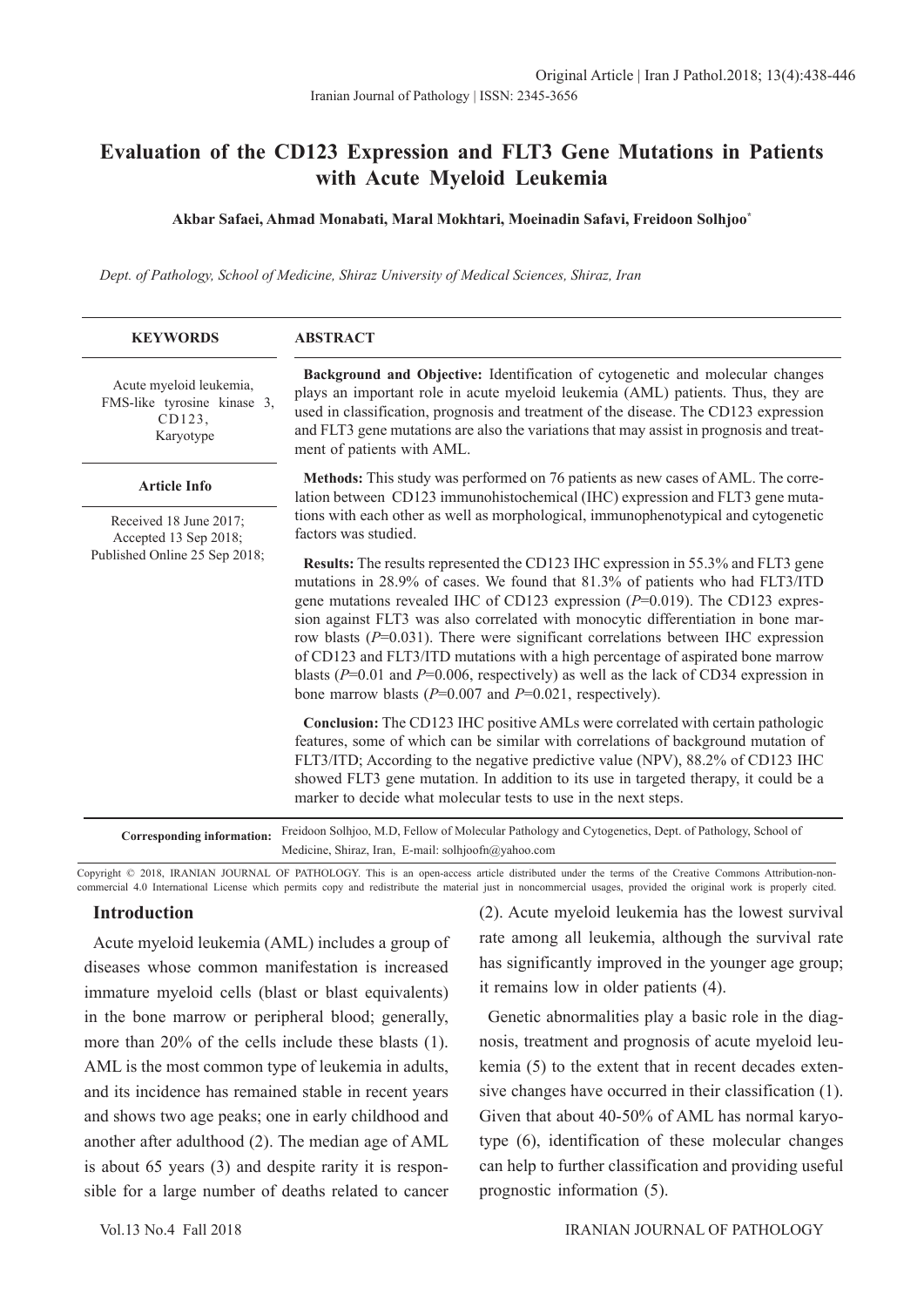#### 439.CD123 and FLT3 in Acute Myeloid Leukemia

The World Health Organization (WHO) classification of AML in 2008, defined 5 new subgroups of recurrent genetic abnormalities, including two categories at the molecular level (7).

 Identification of specific molecular abnormalities can help to achieve appropriate targeted therapy (5). Accordingly, the evaluation of molecular mutations at the time of initial diagnosis of AML has become a standard assessment of care that can help the management of patients (8).

One of the factors that could help in this regard is identification of mutations in the gene FLT3 (FMSlike tyrosine kinase 3). FLT3 is a member of the family type III receptor tyrosine kinase (RTK) (9). Its mutations are divided into two types: 1) internal tandem duplication (FLT3/ITD) within or near the second juxta membrane receptor and 2) the point mutations leading to amino acid substitutions in the loop of activating tyrosine kinase domain (mutant FLT3/TKD) (10).

Interleukin (IL)-3 receptor systems include IL-3, IL-5 and granulocyte-macrophage colony-stimulating factor (GM-CSF) receptors. They regulate growth, differentiation and survival of hematopoietic cells, and conduct immune and inflammatory responses while binding to associated ligands (IL-3, IL-5, GM-CSF) (11). IL-3 receptor system includes cytokine  $\alpha$ specific and common βC subunits which are common between three receptors (12). On the other hand, it has been shown that receptor  $\alpha$  chain of IL-3 (CD123) is expressed on the myeloid cells and AML blasts (13) while on the normal hematopoietic stem cells they are not presented (14). This overexpression can cause growth of the cells in an environment that has IL-3 levels below the concentration of optimal levels. These signs suggest that increased expression of CD123 which varied in different studies from 30% to  $80\%$  (15, 16) and even in one study was up to  $95\%$ (13), can promote cell proliferation and induction of leukemia (12); all this leads to strategies that target the CD123 by antibodies (17).

One of the problems in evaluating patients with

AML or other disorders involving bone marrow is accessibility to fresh bone marrow in aspiration; this could create an obstacle to perform molecular tests that require fresh tissue. Of course, in these cases bone marrow biopsy is generally used but due to poor quality of DNA, molecular testing on decalcified and formalin fixed tissues is difficult (18). Fortunately, in these cases we can benefit from IHC in the best way and use it as an alternative to flow cytometry in phenotyping of AMLs (19). Even in some cases the results of some markers in IHC correlated with molecular changes in AMLs has been shown (20). In this study, in addition to identifying the correlation between CD123 IHC expression and FLT3 gene mutation and other pathological views of AML, we tried to answer this question whether we can decide based on the outcome of the CD123 IHC expression for other molecular assessments.

## **Materials and Methods**

This study was performed on patients diagnosed with AML for the first time since June 2015 till June 2016 at Hematopathology Lab affiliated to Shiraz University of Medical Sciences. Those with relapsed previous myeloid leukemia were excluded from the study. The patients had to have adequate samples for IHC and appropriate samples for DNA extraction for PCR and also suitable sample for karyotype cultivation. Total numbers of cases were 76 and IHC, PCR and flow cytometry were performed for all of these patients but culture was not successful for 14 patients and the number of metaphases did not fit enough for complete analysis and reaching the final result.

Immunohistochemistry (IHC) for detection of CD123 was done on EDTA decalcified formalinfixed, paraffin-embedded (FFPE) tissues of bone marrow biopsy samples (Master diagnostic CD123 antibody) (7G3). To be considered as positive,  $>20\%$ of cells had to be reactive as cut off (Figure 1). The IHC results were evaluated by two pathologists separately and in cases with conflict between them, they jointly reviewed to reach the final verdict.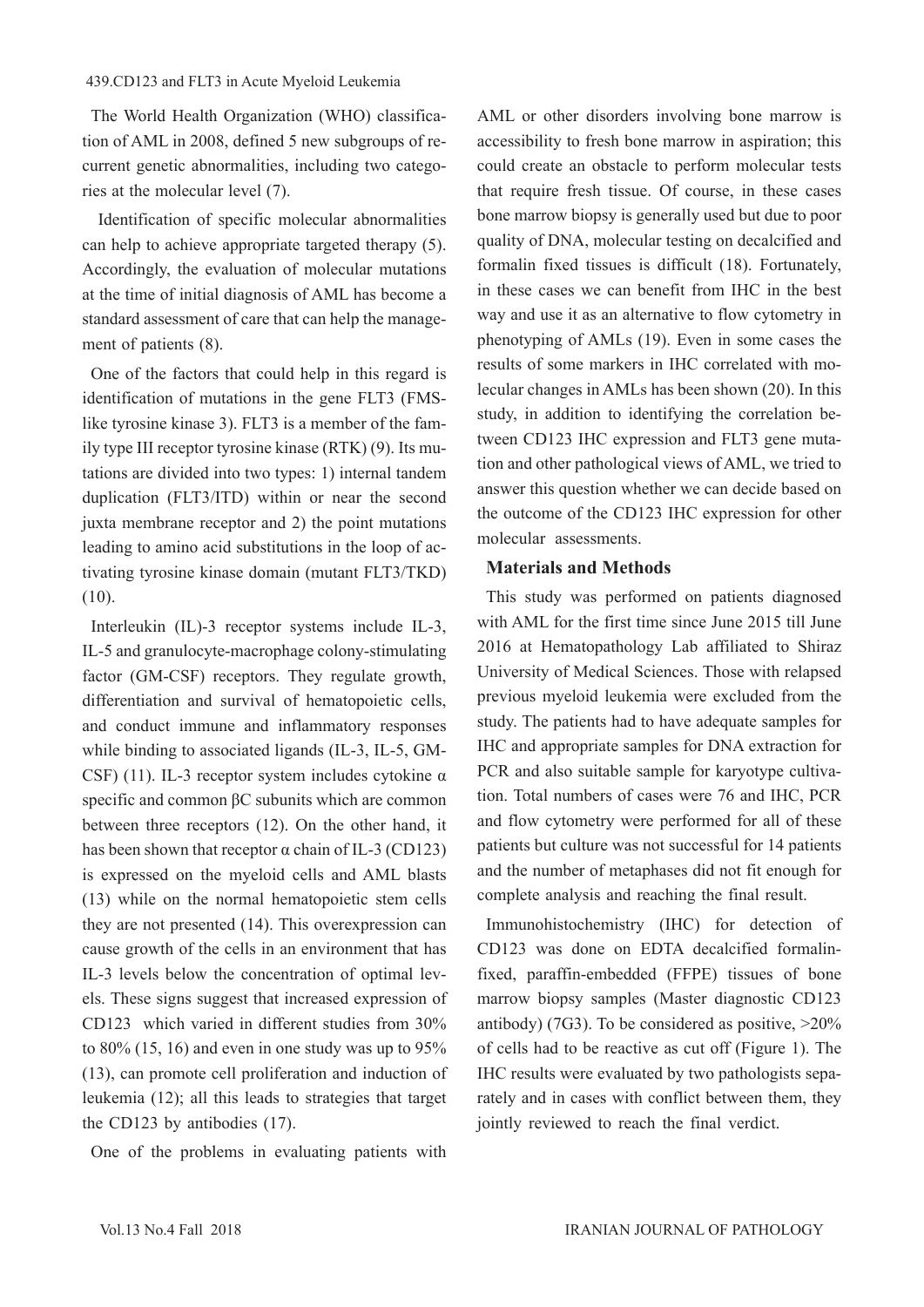

**Figure 1.** CD123 IHC staining. A and B show low and high power of weak cytoplasmic and/or membranous CD123 IHC staining. C and D show low and high power of strong cytoplasmic and/or membranous CD123 IHC staining. (Counterstain with hematoxylin. A,  $C \times 100$  and B,  $D \times 400$ )

FLT3 gene mutations analysis was carried out on genomic DNA extracted from EDTA anticoagulated bone marrow aspiration based on the phenol-chloroform extraction and precipitation with ethanol. Two major types of mutations were checked, ITD (insertion of 3 nucleotide repeats) and D835 (substitution of phenylalanine instead of aspartic acid at position 835aa). The sequence of primers used for FLT3/ITD mutation were as follow: F-5'-GCAATTTAGGTAT-GAAAGCCAGC-3'and R-5'- CTTTCAGCATTTT-GACGGCAACC-3'. PCR was performed on Kyratec PCR Cycler in a total volume of 25 µl. PCR mixture included 2.5  $\mu$ l of 10X buffer, 1  $\mu$ l of 50 mM MgCl<sub>2</sub>, 0.5 µl of 10 mM deoxynucleoside triphosphates, 0.5 µl of 3 U/µl Taq polymerase, 1 µl of each primer (10  $\mu$ M) and 3  $\mu$ l of the extracted DNA template. The reactions were performed using the following program: 5 min denaturation at 95ºC, 35 amplification cycles of 95ºC for 30 sec, 62ºC for 30 sec and 72ºC for 30 sec, followed by a final extension of 5 min at 72ºC. The

PCR product was run on 3% agarose gel. The wild type FLT3 showed only one single sharp band at 328 bp. The mutant cases had another larger band which was exact multiplication of FLT3 (Figure 2A).

The sequences of primers used for FLT3/TKD D835 were: F5'—CGCCAGGAACGTGCTTGTCA3' and R5'—TCAAAAATGCACCACAGTGAGTGC3'.

The PCR mix and program was completely the same as above. Ten µl of PCR product was treated overnight at 37ºC with 1 µl of Eco RV restriction enzyme and 3 µl of 10X Tango buffer in a total volume of 30 µl. The final product was run on 2% agarose gel. The wild type cases revealed a band of 196 bp before digestion and two bands of 129 and 66 bp after digestion. The mutation can change the restriction site and they had an intact 196 original band preserved (Figure 2B).

Flow cytometry analysis of patients' samples using Facscalibur (BD) was done by a comprehensive panel covering all hematopoietic lineages. Antibod-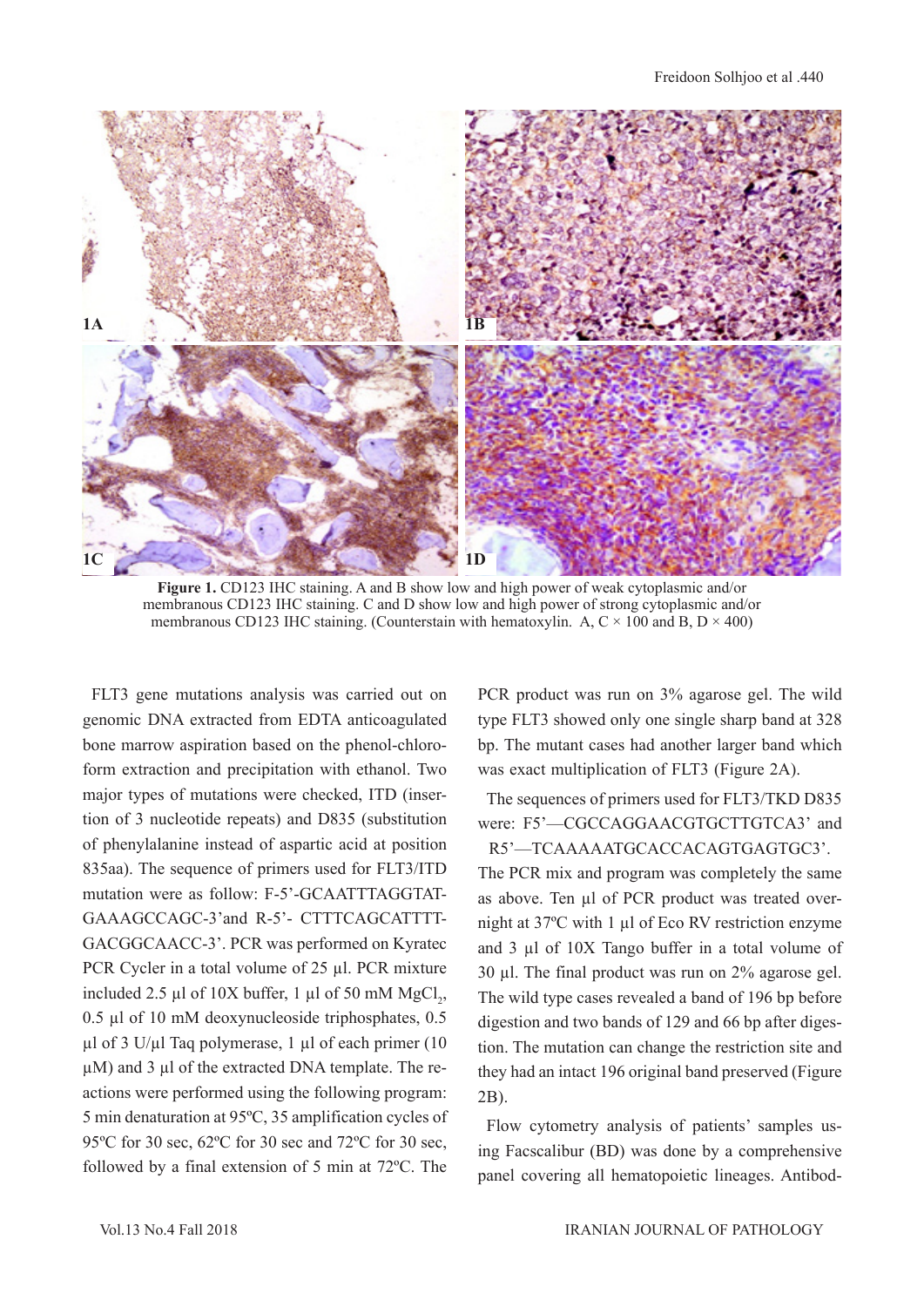#### 441.CD123 and FLT3 in Acute Myeloid Leukemia

ies used for monocytic differentiation were CD14, CD64, CD4, and CD33 in combination with CD45 (Dako). Data was analyzed by Cell Quest Pro Version 6 software. Monocytic differentiation was confirmed by bright expression of CD33 on monocyte gate in SSC/CD45 and by expression of CD14 and/or CD64.

For karyotyping of bone marrow aspiration, the samples were cultivated on RPMI 1640 to which FBS (fetal bovine serum), antibiotics (penicillin/streptomycin) and L-glutamine were added. After synchronization with Uridine, Fluorodeoxyuridine and then Thymidine, cultivated cells were harvested by colcemide and hypotonic solution (KCL) and fixative (methanol: acetic acid 3: 1). At the end of the process which lasted for about 30 hr, the smears were prepared with thermal method and then analyzed using the Cytovision 4.2 software. Sixty two patients whose karyotype were analyzed perfectly, were classified according to WHO 2008 classification and put in different risk group stratifications based on the cytogenetics.

## **Statistical analysis**

Statistical analysis was performed using SPSS software version 18. Chi-square test and Fisher's exact test were used to compare qualitative variables. T-test was used to compare quantitative variables. *P*<0.05 was considered as statistically significant.



**Figure 2**. A) FLT3/ITD gel electrophoresis shows from left to right, lanes 1,6,8,9,10,11,12: wild type. Lanes 2,3: mutant. Lanes 4,5: negative controls, lane 7: ladder. B) FLT3/TKD gel electrophoresis shows from left to right, lanes 1,2,3: PCR products before treatment with restriction enzyme. Lanes 4,5,6: PCR products after treatment with restriction enzyme that reveals mutation (heterozygous) in lane 5.

## **Results**

This study was performed on 76 patients (47 male and 29 female). The age range of the patients under the study varied from 3 months to 85 years and their median age was 44.5 years (45 years for men and 43.5 for women). Clinical data of the patients are summarized in Table 1.

Weak to strong expressions as a cytoplasmic and/ or membranous CD123 (Figure 1) was seen in 55.3% (42/76) of patients. The FLT3 gene mutations were seen in 28.9% (22/76) of cases, 14 patients had FLT3/ ITD, 6 patients with FLT3/TKD and 2 patients had

both mutations. Table 2 summarizes the patients' information and relation of classifications based on the WHO 2008 risk group stratification, immunophenotype with CD123 expression, and FLT3/ITD and FLT3/TKD gene mutations. As can be seen in Table 2, CD123 expression has been observed in a wide range of AML subtypes in the WHO 2008 classification categories but it was not statistically correlated with any of them, so as for none of the cytogenetic risk groups. The average percentage of blasts in the bone marrow aspirates was 71% in cases with expression of CD123 and 58% in cases without expression  $(P=0.01)$ .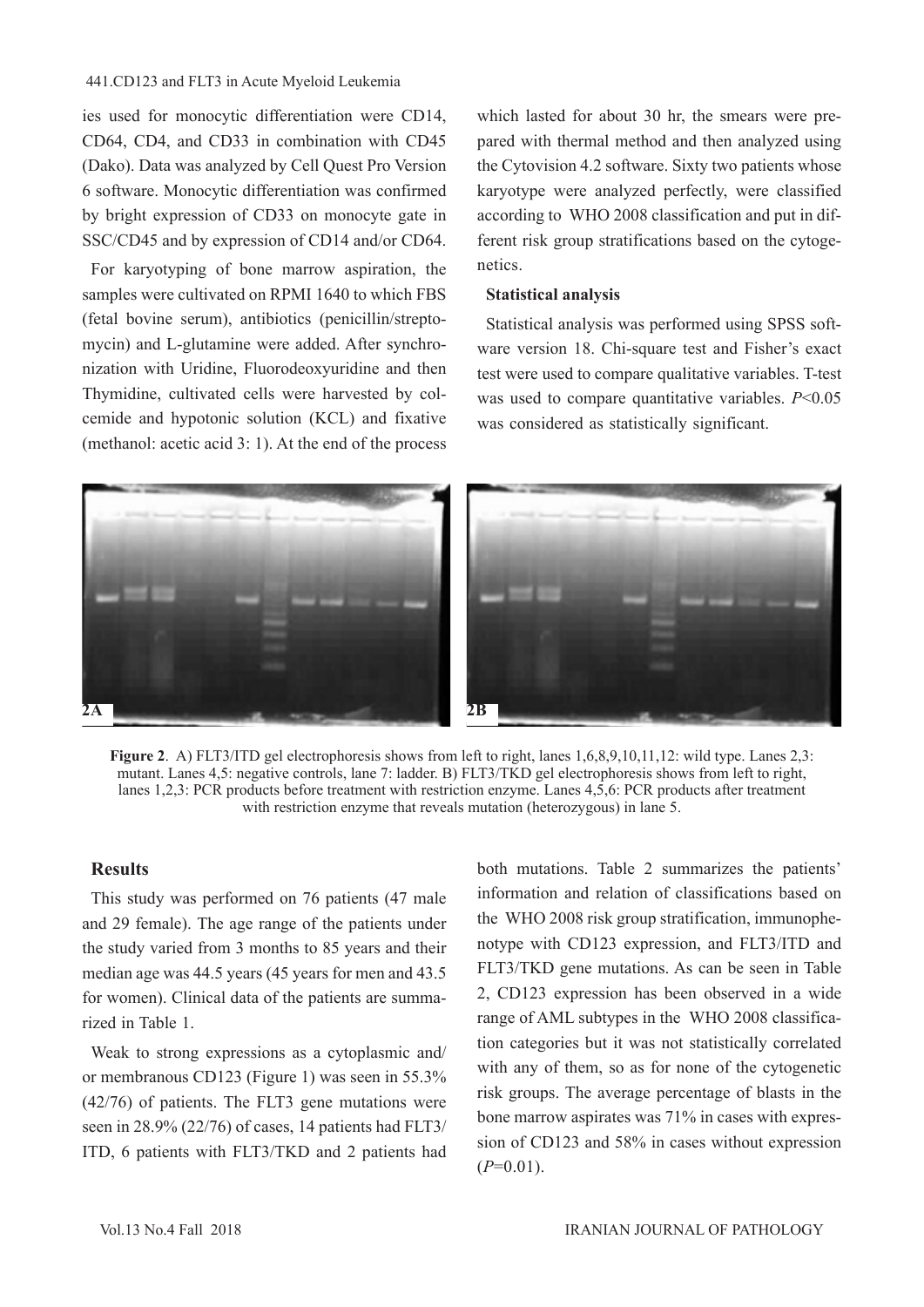| <b>Symptom and Sign</b> | Male $(N=47)(\%)$ | Female $(N=29)(\%)$ | Total $(N=76)(\%)$ |
|-------------------------|-------------------|---------------------|--------------------|
| Fatigue and lethargy    | 31(66)            | 23(79)              | 54 (71)            |
| Fever                   | 22(47)            | 18(62)              | 40(53)             |
| Weight loss             | 23(49)            | 16(55)              | 39(51)             |
| Unusual bleeding        | 17(36)            | 21(67)              | 38(50)             |
| Pale skin               | 12(26)            | 15(52)              | 27(36)             |
| Frequent infection      | 12(26)            | 12(41)              | 24(32)             |
| Loss of appetite        | 10(21)            | 14(48)              | 24(32)             |
| Night sweat             | 11(23)            | 12(41)              | 23(30)             |
| Headache                | 9(19)             | 11(38)              | 20(26)             |
| Shortness of breath     | 8(17)             | 11(38)              | 19(25)             |
| Feeling cold            | 5(11)             | 12(41)              | 17(22)             |
| Sleepiness              | 5(11)             | 7(24)               | 12(16)             |
| Confusion               | 6(13)             | 3(10)               | 9(12)              |
| Bone pain               | 5(11)             | 4(14)               | 9(12)              |
| Vomiting                | 2(4)              | 2(7)                | 4(5)               |
| <b>Blurred</b> vision   | 2(4)              | 0(0)                | 2(3)               |
| Skin nodules            | 1(2)              | 0(0)                | 1(1)               |
| Enlarged lymph nodes    | 1(2)              | 0(0)                | 1(1)               |
| Swollen gums            | 0(0)              | 1(3)                | 1(1)               |

**Table 1.** Clinical data of the patients

**Table 2.** CD123 IHC expression, FLT3/ITD and FLT3/TKD mutational status by AML subtype, cytogenetic risk group and pathologic features

|                                                       |                 | <b>CD123</b>    |                  |                  | <b>FLT3/ITD</b> |                  |                 | <b>FLT3/TKD</b> |                  |
|-------------------------------------------------------|-----------------|-----------------|------------------|------------------|-----------------|------------------|-----------------|-----------------|------------------|
| <b>AML</b> Subtype*                                   | <b>Positive</b> | <b>Negative</b> | $\boldsymbol{P}$ | <b>Positive</b>  | <b>Negative</b> | $\boldsymbol{P}$ | <b>Positive</b> | <b>Negative</b> | $\boldsymbol{P}$ |
|                                                       | $(n=42)(%$      | $(n=34)(\%)$    |                  | $(n=16)(%$       | $(n=60)(\%)$    |                  | $(n=8)(\%)$     | $(n=68)(\%)$    |                  |
| AML, NOS                                              | 20(59)          | 9(32)           | 0.059            | 10(77)           | 19(39)          | 0.014            | 5(63)           | 24(44)          | 0.46             |
| AML with<br>recurrent<br>cytogenetic<br>abnormalities | 8(23)           | 11(39)          | 0.18             | 2(15)            | 17(35)          | 0.18             | 2(25)           | 17(31)          | 0.71             |
| inv $(16)$                                            | $\mathbf{1}$    | $\mathbf{1}$    |                  | $\overline{0}$   | $\overline{2}$  |                  | $\overline{0}$  | $\overline{2}$  |                  |
| inv (3) or $t(3,3)$                                   | $\mathbf{0}$    | 1               |                  | $\mathbf{0}$     | 1               |                  | $\theta$        | 1               |                  |
| t(15;17)                                              | 6               | $\overline{4}$  |                  | $\overline{2}$   | 8               |                  | $\overline{2}$  | 8               |                  |
| t(8;21)                                               | 1               | $\overline{2}$  |                  | $\mathbf{0}$     | 3               |                  | $\overline{0}$  | 3               |                  |
| t(6,9)                                                | $\overline{0}$  | 1               |                  | $\theta$         | $\mathbf{1}$    |                  | $\overline{0}$  | $\mathbf{1}$    |                  |
| t(9;11)                                               | $\mathbf{0}$    | $\mathfrak{2}$  |                  | $\boldsymbol{0}$ | $\overline{2}$  |                  | $\overline{0}$  | $\mathfrak{2}$  |                  |
| AML with<br>myelodysplasia-<br>related changes        | 4(12)           | 7(25)           | 0.17             | 1(8)             | 10(20)          | 0.29             | 1(12)           | 10(19)          | 0.67             |
| Therapy-related<br><b>AML</b>                         | 2(6)            | 1(4)            | $\mathbf{1}$     | 0(0)             | 3(6)            | $\mathbf{1}$     | 0(0)            | 3(6)            | $\mathbf{1}$     |
| Risk Group*                                           |                 |                 |                  |                  |                 |                  |                 |                 |                  |
| Favorable                                             | 8(23)           | 7(25)           | 0.89             | 2(15)            | 13(27)          | 0.4              | 2(25)           | 13(24)          | 0.95             |
| Intermediate                                          | 21(62)          | 13(46)          | 0.22             | 10(77)           | 24 (49)         | 0.047            | 5(62)           | 29(54)          | 0.64             |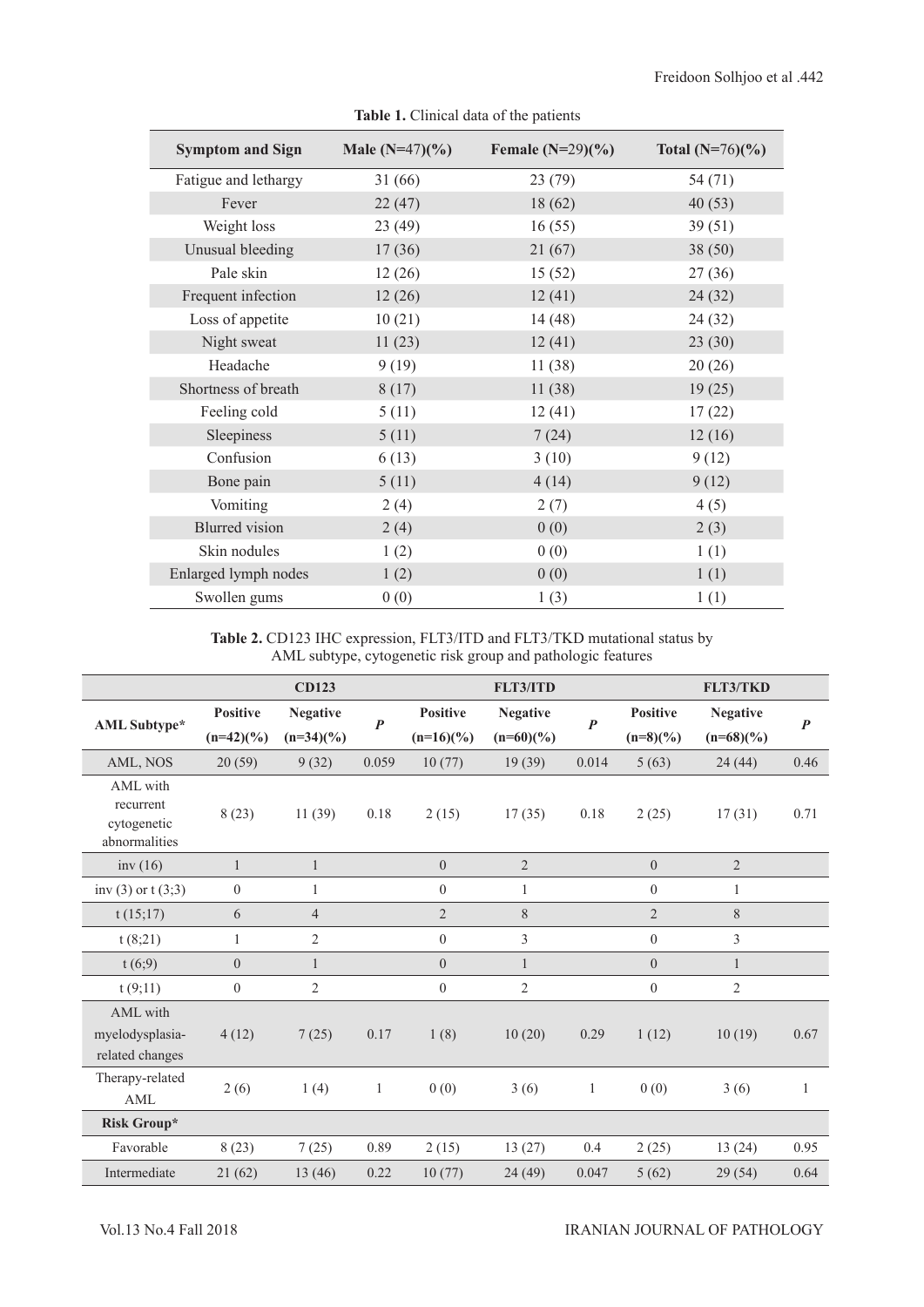#### 443.CD123 and FLT3 in Acute Myeloid Leukemia

|                       |                 | <b>CD123</b>    |                  |                 | <b>FLT3/ITD</b> |                  |                 | <b>FLT3/TKD</b> |                  |
|-----------------------|-----------------|-----------------|------------------|-----------------|-----------------|------------------|-----------------|-----------------|------------------|
| <b>AML</b> Subtype*   | <b>Positive</b> | <b>Negative</b> | $\boldsymbol{P}$ | <b>Positive</b> | <b>Negative</b> | $\boldsymbol{P}$ | <b>Positive</b> | <b>Negative</b> | $\boldsymbol{P}$ |
|                       | $(n=42)(\%)$    | $(n=34)(\%)$    |                  | $(n=16)(%$      | $(n=60)(\%)$    |                  | $(n=8)(\%)$     | $(n=68)(\%)$    |                  |
| Normal karyotype      | 18(53)          | 9(32)           | 0.1              | 9(69)           | 18(37)          | 0.036            | 5(62)           | 22(41)          | 0.25             |
| Abnormal<br>karyotype | 3(9)            | 4(14)           | 0.69             | 1(8)            | 6(12)           | 0.64             | 0(0)            | 7(13)           | 0.28             |
| Adverse               | 5(15)           | 8(29)           | 0.18             | 1(8)            | 12(24)          | 0.19             | 1(13)           | 12(22)          | 0.52             |
| Pathologic            |                 |                 |                  |                 |                 |                  |                 |                 |                  |
| feature               |                 |                 |                  |                 |                 |                  |                 |                 |                  |
| Median                |                 |                 |                  |                 |                 |                  |                 |                 |                  |
| percentages of        | 71%             | 58%             | 0.010            | 78%             | 62%             | 0.006            | 71%             | 65%             | 0.44             |
| blast in aspiration   |                 |                 |                  |                 |                 |                  |                 |                 |                  |
| Monocytic             | 12(29)          |                 | 0.031            | 4(25)           | 11(18)          | 0.552            | 3(37)           | 12(18)          | 0.18             |
| differentiation       |                 | 3(9)            |                  |                 |                 |                  |                 |                 |                  |
| CD34 negative         | 24(57)          | 9(26)           | 0.007            | 11(69)          | 22(37)          | 0.021            |                 | 28(41)          | 0.28             |
| blasts                |                 |                 |                  |                 |                 |                  | 5(62)           |                 |                  |

AML: acute myeloid leukemia, inv: inversion, NOS: not otherwise specified, t: translocation

\*62 patients who had successful culture included in this analysis (missing cultures excluded from this analysis). Bold numbers highlight statistical significance

The rate of 42.9% of CD123 positive patients was also positive for CD34 in flow cytometry while 57.1% were CD34 negative. These percentages were 73.5% and 26.5% for CD123 negative patients, respectively. This means that CD123 expression is reversely associated with CD34 expression (*P*=0.007). Twelve out of 15 patients with AML with monocytic differentiation were CD123 positive. That was not seen for other lineages, this also represents a significant correlation between CD123 positive AML and presence of monocytic differentiation (*P*=0.031).

Patients who had FLT3 gene mutations were CD123 positive in 81.8% of cases while this was only 44.4 for those with wild type FLT3 (*P*=0.003). This was due to FLT3/ITD mutations (0.019). The mutation of FLT3/TKD had no correlation with CD123 expression (*P*=0.28). On the other hand, unlike CD123, FLT3/ ITD was associated with AML, NOS (*P*=0.02) and intermediate cytogenetic risk group (*P*=0.04) with normal karyotype (*P*=0.03). Another finding which is worth mentioning is the high negative predictive value of CD123 for FLT3 mutation (NPV=88.2%). In addition, FLT3 gene mutations correlated with some pathological aspects in AML patients and of course some of them held in common with CD123 IHC expression, i.e. high percentage of blasts in bone marrow

aspiration ( $P=0.005$ ) and CD34 negativity ( $P=0.005$ ). This correlation was seen with ITD (*P*=0.006 and *P*=0.021, respectively) but not TKD mutation (*P*=0.43 and *P*=0.28, respectively). Unlike CD123, FLT3 gene mutations did not show correlation with monocytic differentiation (*P*=0.091).

## **Discussion**

At first glance, what attracted the attention was the lower median age of the patients (44.5 years) compared to the literature (65 years) (2). This difference could have several reasons and perhaps might be due to racial and environmental characteristics of the population under the study or even the number of cases in this study. However, in some studies conducted on the population of non-Western societies, the lower median age was found. For example, Bekadja et al. (21) reported a median age of 44.7 years in a study on patients with AML in Algeria. All this indicates the necessity of large-scale epidemiologic studies in Iran, especially in the southern part.

In our study, it was shown that CD123 IHC expression and mutant FLT3 (FLT3/ITD) had significant correlation. In some early studies, pathological features of CD123 positive AML were examined by flow cytometry, but no attention paid to the molecular changes (22). Subsequent works found relationship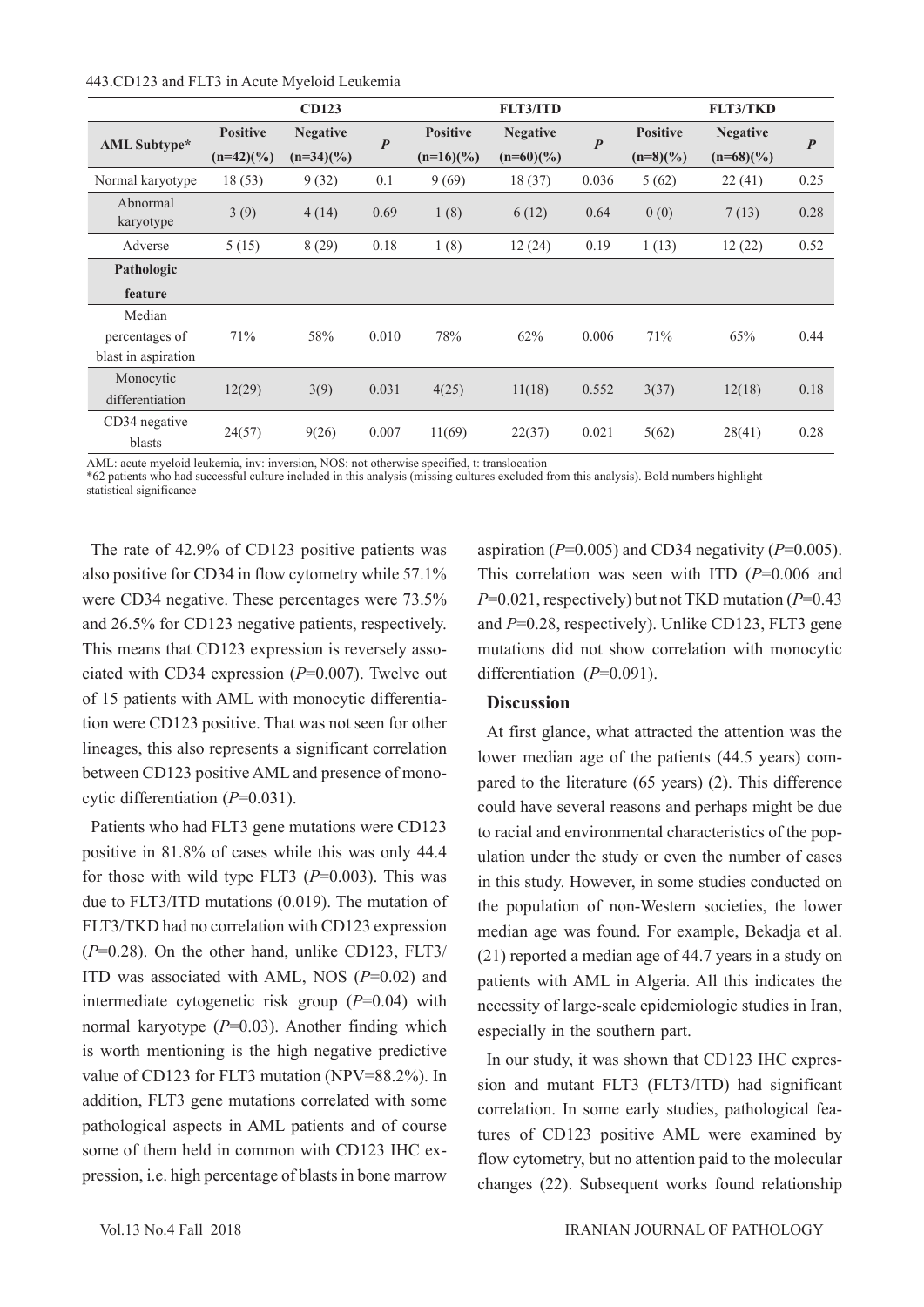between FLT3 gene mutations and IHC expression of CD123 in AML patients (5, 23) but another study found no correlation (24). Since the assessment in that study (24) has been conducted on CD34 positive blasts and given that CD123 expression is higher in CD34 negative blasts, we may justify this discrepancy in the in the selection of patients for the study.

In our study, besides the correlation of FLT3/ITD with intermediate cytogenetic risk group and normal karyotype, CD123 expression and FLT3 gene mutation correlated with some pathological features in AML patients such as high percentage of blast counted in primary bone marrow aspiration. Such results have also been shown in some previous studies (5). In another study, a high percentage of bone marrow blasts was seen in AML patients with the presence of both NPM and FLT3 gene mutations (25).

The other finding of our study was the correlation between the expression of CD123 and FLT3 gene mutation with CD34 negativity as well as the correlation between the expression of CD123 and monocytic differentiation in bone marrow blasts. Rollins-Raval et al. (5) achieved relatively similar results except that in their study, FLT3 gene mutation did not correlate with CD34 negativity. It should

## **References**

- 1. Wang ML, Bailey NG. Acute myeloid leukemia genetics: risk stratification and implications for therapy. Arch Pathol Lab Med. 2015;139(10):1215-23. [https://doi.](http://www.archivesofpathology.org/doi/10.5858/arpa.2015-0203-RA?code=coap-site) [org/10.5858/arpa.2015-0203-RA](http://www.archivesofpathology.org/doi/10.5858/arpa.2015-0203-RA?code=coap-site) PMID: [26414465](https://www.ncbi.nlm.nih.gov/pubmed/26414465)
- 2. Deschler B, Lübbert M. Acute myeloid leukemia: epidemiology and etiology. Cancer. 2006 ;107(9):2099-107. [https://doi.org/10.1002/](https://onlinelibrary.wiley.com/doi/abs/10.1002/cncr.22233) [cncr.22233](https://onlinelibrary.wiley.com/doi/abs/10.1002/cncr.22233) PMID: [17019734](https://www.ncbi.nlm.nih.gov/pubmed/17019734)
- 3. Forman D, Stockton D, Møller H, Quinn M, Babb P, De Angelis R, et al. Cancer prevalence in the UK: results from the EUROP-REVAL study. Ann Oncol. 2003;14(4):648- 54. [https://doi.org/10.1093/annonc/mdg169](https://academic.oup.com/annonc/article/14/4/648/171508) PMID: [12649115](https://www.ncbi.nlm.nih.gov/pubmed/12649115)
- 4. Sandler DP, Ross JA. Epidemiology of acute

be noted that in our study, capillary electrophoresis was not used for the evaluation of PCR product to assess FLT3/ITD gene mutation; it is likely that we have lost some mutations with little increase in the number of bps which was not revealed on agarose gel electrophoresis.

## **Conclusion**

The CD123 antibody usage in diagnosis of patients with AML is growing. Due to its association with molecular changes such as FLT3, and perhaps other gene mutations, it can be used as a guide marker for molecular testing. The CD123 expression evaluation may be helpful in predicting gene mutations and phenotype as well as prognosis.

# **Acknowledgment**

The authors would like to thank Shiraz University of Medical Sciences, Shiraz, Iran, and also the Center for Development of Clinical Research of Namazi Hospital and Ms. Parisa Chamanpara for statistical assistance, and Ms. Abbasi and Ms. Taheri Nejhad for technical assistance.

# **Conflict of interest**

The authors declare that there is no conflict of interest regarding the publication of this article.

> leukemia in children and adults. Semin Oncol. 1997;24(1):3-16. PMID: [9045302](https://www.ncbi.nlm.nih.gov/pubmed/9045302)

- 5. Rollins-Raval M, Pillai R, Warita K, Mitsuhashi-Warita T, Mehta R, Boyiadzis M, et al. CD123 immunohistochemical expression in acute myeloid leukemia is associated with underlying FLT3-ITD and NPM1 mutations. Appl Immunohistochem Mol Morphol. 2013 ;21(3):212-7. PMID: [22914610](https://www.ncbi.nlm.nih.gov/pubmed/22914610)
- 6. Grimwade D, Hills RK, Moorman AV, Walker H, Chatters S, Goldstone AH, et al. Refinement of cytogenetic classification in acute myeloid leukemia: determination of prognostic significance of rare recurring chromosomal abnormalities among 5876 younger adult patients treated in the United Kingdom Medical Research Council trials. Blood. 2010;116(3):354-65. [https://doi.org/10.1182/](http://www.bloodjournal.org/content/116/3/354?sso-checked=true) [blood-2009-11-254441](http://www.bloodjournal.org/content/116/3/354?sso-checked=true) PMID: [20385793](https://www.ncbi.nlm.nih.gov/pubmed/20385793)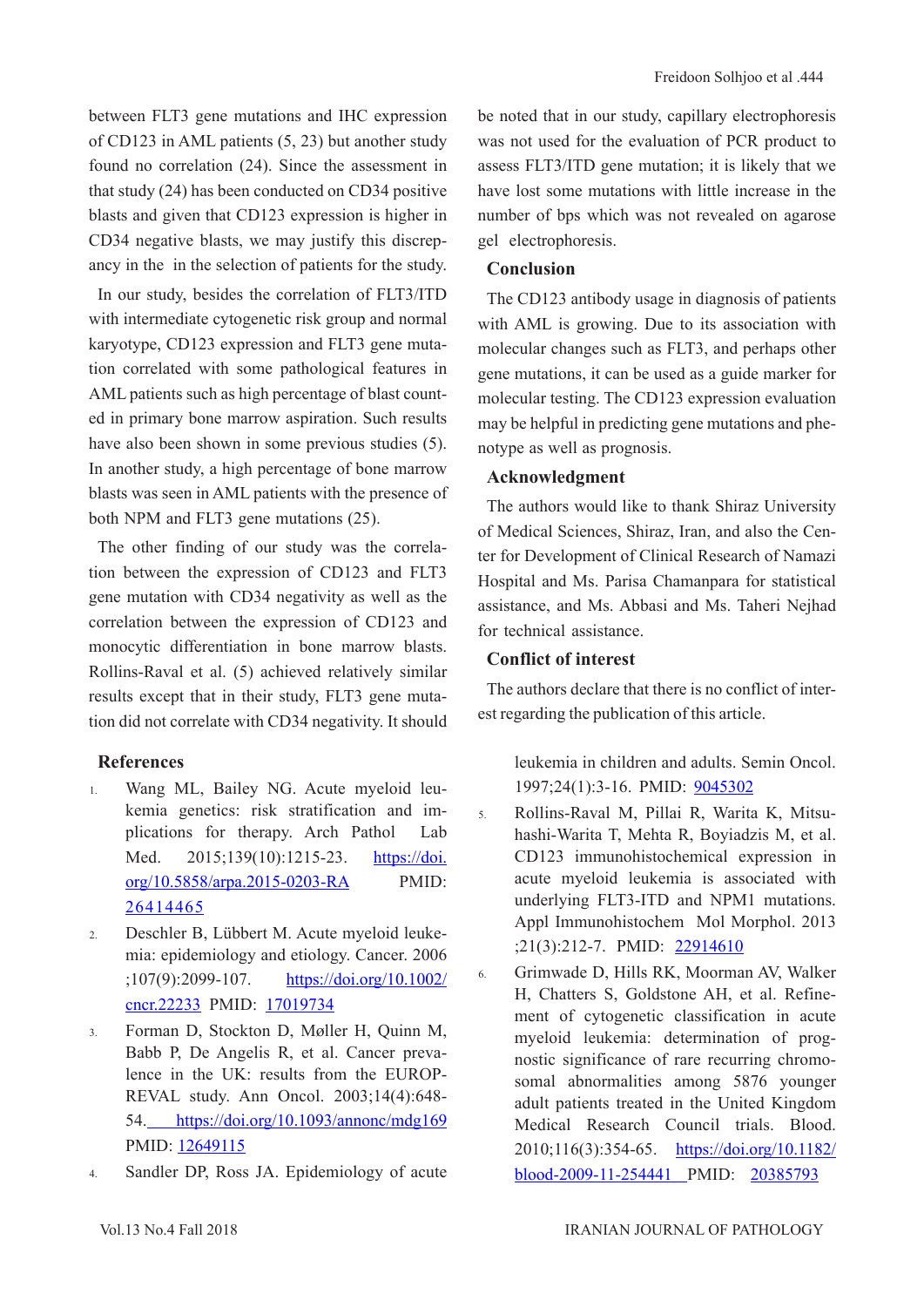- 7. Swerdllow SH, Campo E, Harris NL, Jaffe ES, Pileri SA, Stein H, et al. WHO classification of tumours of haematopoietic and lymphoid tissues. 4th ed. IARC Pub.2008; 2.
- 8. Estey EH. Acute myeloid leukemia: 2012 update on diagnosis, risk stratification, and management. Am J Hematol. 2012;87(1):89- 99. [https://doi.org/10.1002/ajh.22246](https://onlinelibrary.wiley.com/doi/abs/10.1002/ajh.22246)  PMID: [22180162](https://www.ncbi.nlm.nih.gov/pubmed/22180162)
- 9. Quentmeier H, Reinhardt J, Zaborski M, Drexler HG. FLT3 mutations in acute myeloid leukemia cell lines. Leukemia. 2003;17(1):120- 4. [https://doi.org/10.1038/sj.leu.2402740](https://www.nature.com/articles/2402740)  PMID: [12529668](https://www.ncbi.nlm.nih.gov/pubmed/12529668)
- 10. Levis M. FLT3 mutations in acute myeloid leukemia: what is the best approach in 2013?. Hematology Am Soc Hematol Educ Program. 2013 ;2013:220-6. [https://doi.org/10.1182/](http://asheducationbook.hematologylibrary.org/content/2013/1/220) [asheducation-2013.1.220](http://asheducationbook.hematologylibrary.org/content/2013/1/220) PMID: [24319184](https://www.ncbi.nlm.nih.gov/pubmed/24319184)
- 11. Guthridge MA, Stomski FC, Thomas D, Woodcock JM, Bagley CJ, Berndt MC, et al. Mechanism of Activation of the GM‐CSF, IL‐3, and IL‐5 Family of Receptors. Stem cells. 1998;16(5):301-13. [https://doi.org/10.1002/](https://stemcellsjournals.onlinelibrary.wiley.com/doi/abs/10.1002/stem.160301) [stem.160301](https://stemcellsjournals.onlinelibrary.wiley.com/doi/abs/10.1002/stem.160301) PMID: [9766809](https://www.ncbi.nlm.nih.gov/pubmed/9766809)
- 12. Liu K, Zhu M, Huang Y, Wei S, Xie J, Xiao Y. CD123 and its potential clinical application in leukemias. Life Sci. 2015;122:59- 64. [https://doi.org/10.1016/j.lfs.2014.10.013](https://www.sciencedirect.com/science/article/pii/S0024320514008650?via%3Dihub) PMID: [25445480](https://www.ncbi.nlm.nih.gov/pubmed/25445480)
- 13. Muñoz L, Nomdedéu JF, López O, Carnicer MJ, Bellido M, Aventín A, et al. Interleukin-3 receptor alpha chain (CD123) is widely expressed in hematologic malignancies. Haematologica. 2001 ;86(12):1261-9. PMID: [11726317](https://www.ncbi.nlm.nih.gov/pubmed/11726317)
- 14. Jordan CT, Upchurch D, Szilvassy SJ, Guzman ML, Howard DS, Pettigrew AL, et al. The interleukin-3 receptor alpha chain is a unique marker for human acute myelogenous leukemia stem cells. Leukemia. 2000;14(10):1777- 84. [https://doi.org/10.1038/sj.leu.2401903](https://www.nature.com/articles/2401903)  PMID: [11021753](https://www.ncbi.nlm.nih.gov/pubmed/11021753)
- 15. Ehninger A, Kramer M, Röllig C, Thiede C, Bornhäuser M, von Bonin M, et al. Distribution and levels of cell surface expression of CD33 and CD123 in acute myeloid leukemia. Blood

Cancer J. 2014;4:e218. [https://doi.org/10.1038/](https://www.nature.com/articles/bcj201439) [bcj.2014.39](https://www.nature.com/articles/bcj201439) PMID: [24927407](https://www.ncbi.nlm.nih.gov/pubmed/24927407)

16. Rollins‐Raval MA, Roth CG. The value of immunohistochemistry for CD14, CD123, CD33, myeloperoxidase and CD68R in the diagnosis of acute and chronic myelomonocyticleukaemias. Histopathology. 2012;60(6):933-42. [https://](https://onlinelibrary.wiley.com/doi/abs/10.1111/j.1365-2559.2012.04175.x) [doi.org/10.1111/j.1365-2559.2012.04175.x](https://onlinelibrary.wiley.com/doi/abs/10.1111/j.1365-2559.2012.04175.x)  PMID: [22348485](https://www.ncbi.nlm.nih.gov/pubmed/22348485)

17. Stein C, Kellner C, Kügler M, Reiff N, Mentz K, Schwenkert M, et al. Novel conjugates of single‐chain Fv antibody fragments specific for stem cell antigen CD123 mediate potent death of acute myeloid leukaemia cells. Br J Haematol. 2010;148(6):879-89. [https://](https://onlinelibrary.wiley.com/doi/abs/10.1111/j.1365-2141.2009.08033.x) [doi.org/10.1111/j.1365-2141.2009.08033.x](https://onlinelibrary.wiley.com/doi/abs/10.1111/j.1365-2141.2009.08033.x)  PMID: [20064159](https://www.ncbi.nlm.nih.gov/pubmed/20064159)

- 18. Djokic M, Björklund E, Blennow E, Mazur J, Söderhäll S, Porwit A. Overexpression of CD123 correlates with the hyperdiploid genotype in acute lymphoblastic leukemia. Haematologica. 2009;94(7):1016-1019. [https://](http://www.haematologica.org/content/94/7/1016) [dx.doi.org/10.3324%2Fhaematol.2008.000299](http://www.haematologica.org/content/94/7/1016)  PMID: [19454491](https://www.ncbi.nlm.nih.gov/pubmed/19454491)
- 19. Orazi A. Histopathology in the diagnosis and classification of acute myeloid leukemia, myelodysplastic syndromes, and myelodysplastic/myeloproliferative diseases. Pathobiology. 2007;74(2):97-114. [https://doi.](https://www.karger.com/Article/Abstract/101709) [org/10.1159/000101709](https://www.karger.com/Article/Abstract/101709) PMID: [17587881](https://www.ncbi.nlm.nih.gov/pubmed/17587881)
- 20. Valbuena JR, Medeiros LJ, Rassidakis GZ, Hao S, Wu CD, Chen L, et al. Expression of B cell–specific activator protein/PAX5 in acute myeloid leukemia with t (8; 21)(q22; q22). Am J Clin Pathol. 2006 ;126(2):235-40. [https://](https://academic.oup.com/ajcp/article/126/2/235/1760117) [doi.org/10.1309/LG0Q-0VXY-BETJ-4VHE](https://academic.oup.com/ajcp/article/126/2/235/1760117)  PMID: [16891199](https://www.ncbi.nlm.nih.gov/pubmed/16891199)
- 21. Bekadja MA, Hamladji RM, Belhani M, Ardjoun FZ, Abad MT, Touhami H, et al. A population-based study of the epidemiology and clinical features of adults with acute myeloid leukemia in Algeria: report on behalf of the Algerian Acute Leukemia Study Group. Hematol Oncol Stem Cell Ther. 2011;4(4):161-6. [https://doi.org/10.5144/1658-3876.2011.161](https://www.sciencedirect.com/science/article/pii/S1658387611500032?via%3Dihub) PMID: [22198187](https://www.ncbi.nlm.nih.gov/pubmed/22198187)